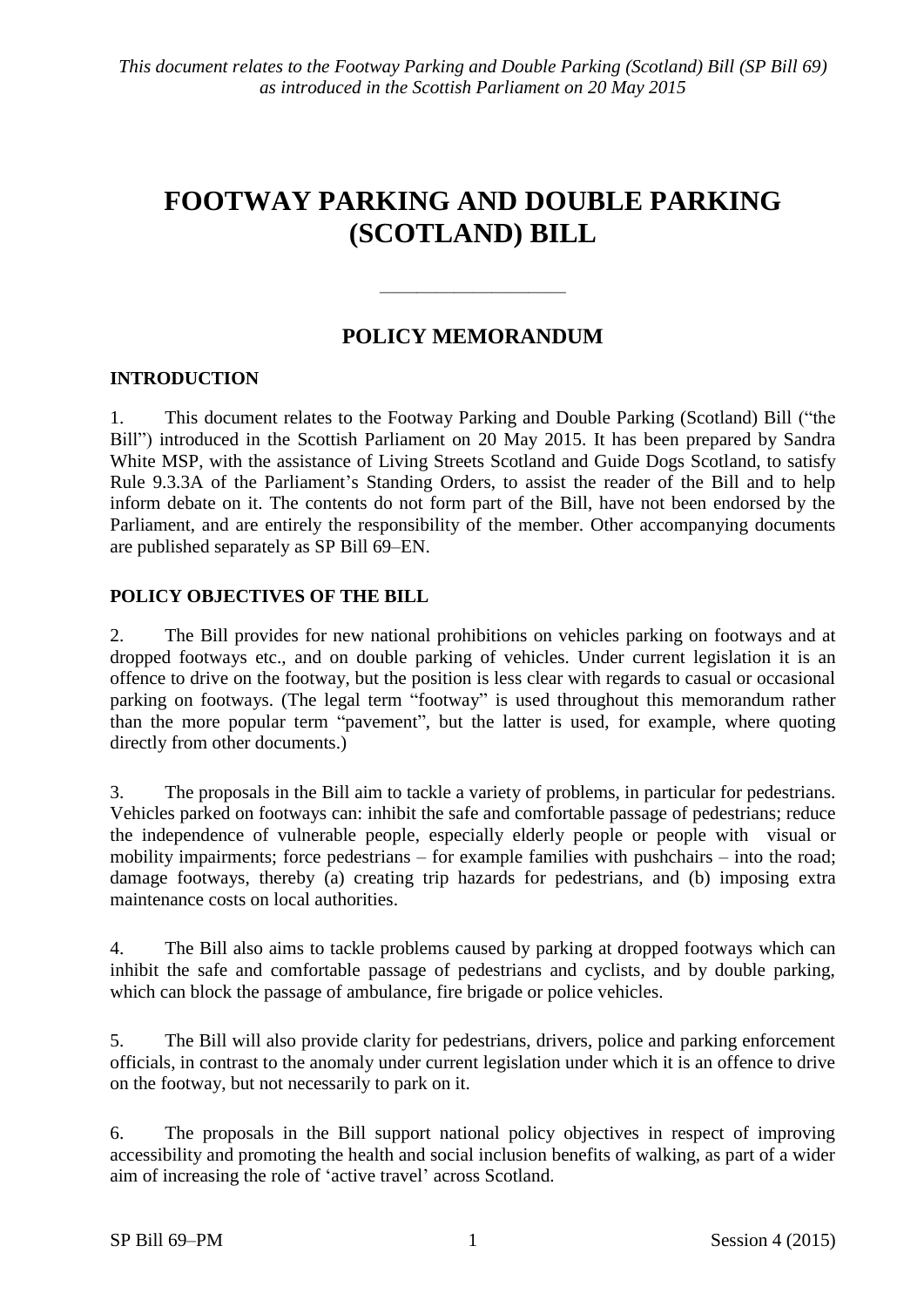7. Virtually everyone is a pedestrian, so the benefits of this Bill will be widespread across society, with particular benefits for older people and those with disabilities.

8. Finally, the Bill also provides for reasonable exceptions to the prohibitions, and for powers to specify "Exempt Areas" whereby local authorities may designate roads or parts of roads where any or all of the prohibitions are not to apply.

- 9. The Bill contains the following provisions—
	- **Section 1 – Extent** provides for the Act to apply to all public roads in built up areas in Scotland, with the exception of 'special roads', which are motorways and certain dual-carriageway A-roads.
	- **Section 2 Prohibition of parking on footways** prohibits vehicles from being parked on the footway. It also provides for exceptions to this prohibition.
	- **Section 3 – Prohibition of parking at dropped footways** prohibits vehicles from being parked on the carriageway adjacent to a footway, cycle track or verge where these have been lowered to assist pedestrians or cyclists or to assist vehicles entering or leaving the carriageway across the footway, cycle track or verge. It also provides for exceptions to this prohibition.
	- **Section 4 Prohibition of double parking** prohibits vehicles from being parked on the carriageway in such a way that no part of the vehicle is within 50 centimetres of the edge of the carriageway. It also provides for exceptions to this prohibition.
	- **Section 5 Enforcement of prohibitions** provides that the prohibitions are enforceable as if imposed by a traffic regulation order (TRO) made under section 1 of the Road Traffic Regulation Act 1984 ("the 1984 Act").
	- **Section 6 – Power to specify Exempt Areas** provides for powers to specify ―Exempt Areas‖, whereby local authorities may designate roads or parts of roads where any or all of the prohibitions are not to apply.
	- **Section 7 – Interpretation** sets out the meanings within the terms of the Bill of key words, phrases and titles.
	- **Section 8 – Commencement** sets out when the Act comes into force.
	- **Section 9 – Short title** sets out how the Act may be cited.

# **BACKGROUND**

# **Legislative position**

10. Local authorities have powers under the 1984 Act to restrict or prohibit footway parking on individual streets by the making of a TRO, but this can be a costly process.

11. The Roads (Scotland) Act 1984 states that it is illegal to drive on footways but the position is less clear with regards to casual or occasional parking on footways. The police have powers under the Highways Act 1986, which makes it an offence to obstruct the free passage of the highway, but the police appear reluctant to take enforcement action on cars parked on footways. Enforcement action can vary, depending on the individual police officer, and it is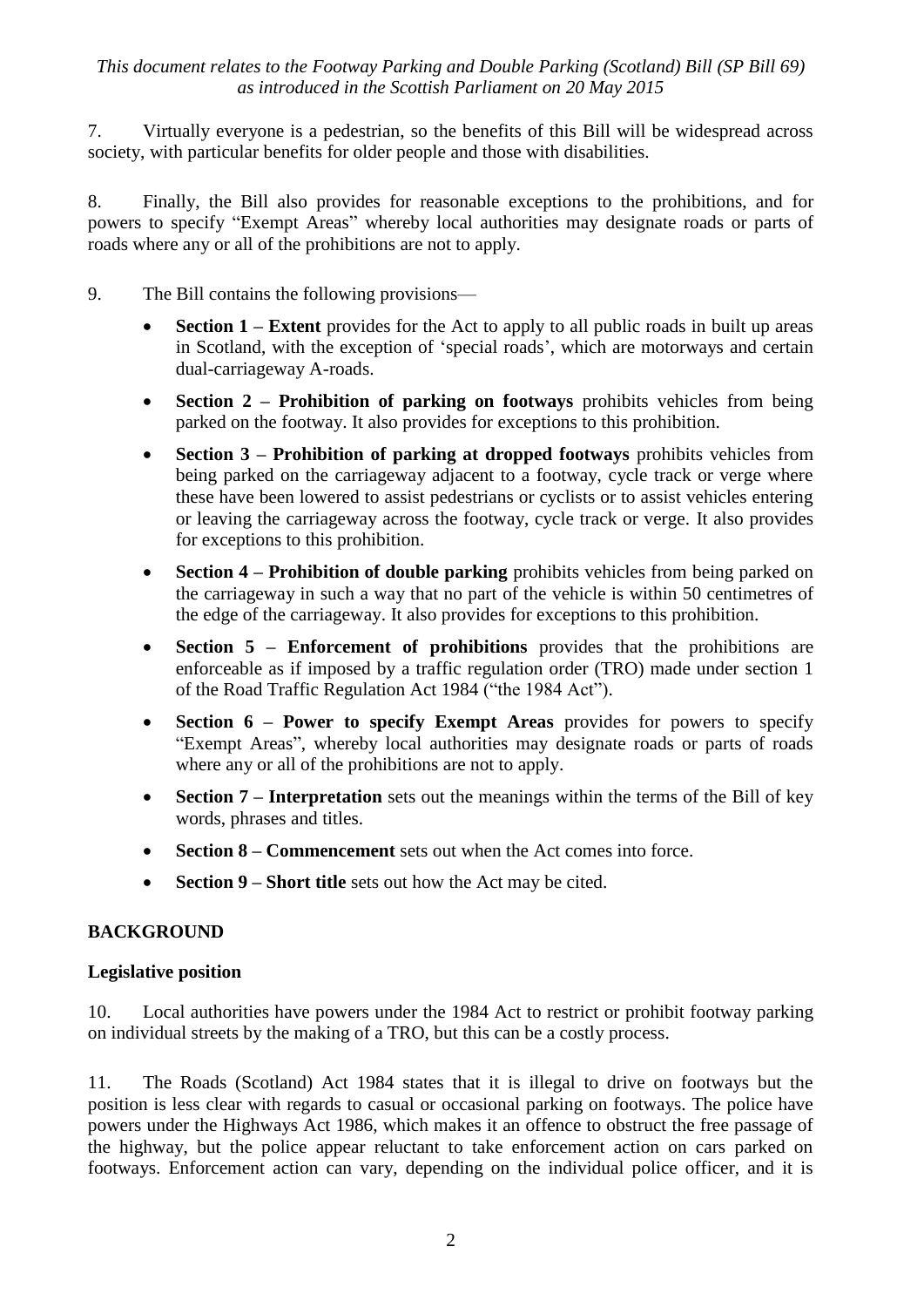unrealistic to expect vulnerable pedestrians to report an obstruction and await the arrival of a police officer to confirm it. In some cases, the individual will know the person concerned, as a neighbour for example, and there may be a reluctance to create a potential conflict. Other activities, like dog fouling, can already be reported anonymously. (Driving on footways would remain illegal after passage of the Bill.) The lack of clarity in relation to parking on footways is unhelpful to pedestrians, drivers, the police and parking enforcement officials.

12. Local authorities have powers under the 1984 Act to restrict or prohibit footway parking in their area. Section 2 of the Act states that a TRO may make provision "prohibiting, restricting or regulating the use of a road, or any part of the width of a road, by vehicular traffic". The pavement is part of the width of the road. It is therefore possible to make an order restricting or prohibiting parking on the pavement without introducing restrictions on parking at the kerbside. However, there are relatively few local authorities in Britain, and only one in Scotland (Aberdeen City), that have used these TRO powers to restrict pavement parking , and they have in most cases applied the TROs to discrete areas such as industrial and housing estates with relatively clear "entry points".

13. Footway parking is banned throughout the 32 London boroughs and the City of London under the Greater London Council (General Powers) Act 1974. The Highway Code states that ‗You MUST NOT park partially or wholly on the pavement in London'. All councils in London can enforce this law by issuing parking tickets to any vehicles parked on pavements, unless there is a sign there that specifically permits it.

14. The Highway Code states:

"243 **DO NOT** stop or park where the kerb has been lowered to help wheelchair users and powered mobility vehicles"

"244 You **MUST NOT** park partially or wholly on the pavement in London, and should not do so elsewhere unless signs permit it. Parking on the pavement can obstruct and seriously inconvenience pedestrians, people in wheelchairs or with visual impairments and people with prams or pushchairs."

# **Proposals for new legislation in Scotland**

15. On 1 October 2010, Ross Finnie MSP put forward the Proposed Regulation of Dropped Kerbs and Pavement Parking (Scotland) Bill ("the Dropped Kerbs Bill"). A consultation was undertaken and the results were published on 8 March 2011. Of the 123 responses received, 83% of respondents supported the proposals either in whole or in part. One month on from the final proposal being lodged the proposed Bill had gained the support of 30 MSPs, gathering sufficient support for a Bill to be introduced. The proposed Bill fell due to dissolution of Parliament for the 2011 Parliamentary elections.

16. On 28 March 2012, Joe Fitzpatrick MSP lodged a proposal for a Responsible Parking (Scotland) Bill (as this Bill was then described), taking forward the work done by Ross Finnie and adding double parking to the proposed legislation in response to problems reported by emergency services. The proposal was accompanied by a consultation document. Joe Fitzpatrick's consultation received 414 responses, one of the highest for a Member's Bill proposal, and of the responses 95% were in favour of the proposed Bill. The proposal was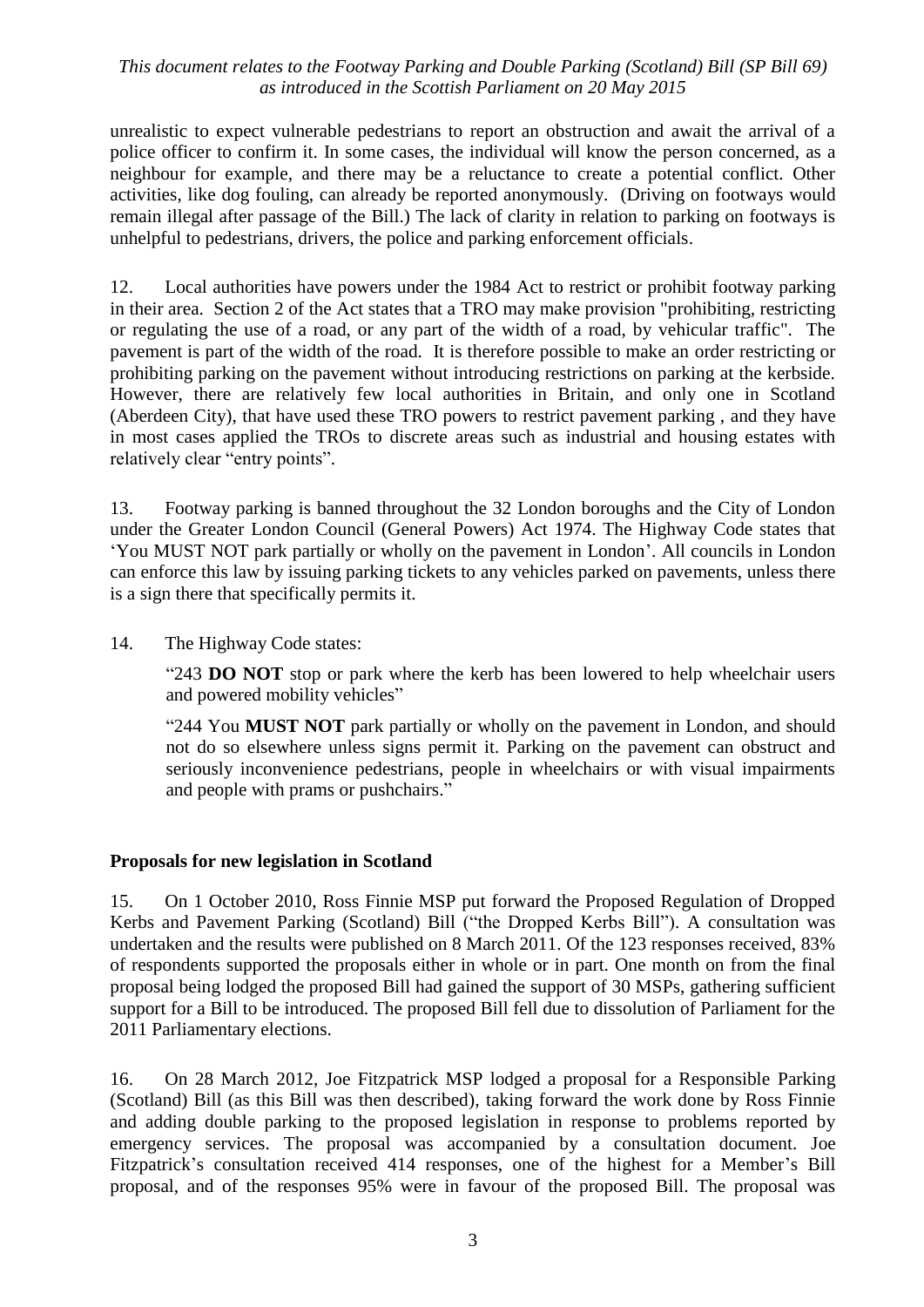withdrawn on 26 September 2012 as result of the Member becoming a Minister in the Scottish Government.

17. In 2012, Sandra White MSP agreed to take forward the Responsible Parking (Scotland) Bill. The delay in the introduction of this legislation to Parliament has been due to lengthy discussions with the Scottish Parliament's Non-Government Bills Unit (NGBU) and Sandra White's office with regards to the competency of the proposed legislation. It has been the view of NGBU that the Bill would relate to matters which are currently reserved to the UK Parliament and as such would fall out with the legislative competence of the Scottish Parliament. As such NGBU has indicated that it would not provide support for the complex task of drafting the Bill.

18. In 2014, Mark Lazarowicz MP introduced a Private Member's Bill which aimed to resolve the impasse in the Scottish Parliament. In September 2014 he withdrew his Bill after receiving confirmation from the Parliamentary Under-Secretary of State for Scotland that there was willingness to resolve the situation, by means of a legislative order if necessary, subject to the Scottish Government agreeing / requesting the necessary changes.

19. The Bill is supported by the Responsible Parking Alliance, consisting of the following 20 major charities: Living Streets Scotland, Age Scotland, Barnardo's Scotland, Capability Scotland, CTC Scotland, Epilepsy Scotland, Guide Dogs Scotland, Inclusion Scotland, Leonard Cheshire Disability, Health and Social Care Alliance Scotland, National Federation of the Blind of the United Kingdom, Paths for All, Quarriers, Ramblers Scotland, RNIB Scotland, Scottish Accessible Transport Alliance, Scottish Disability Equality Forum, Spokes, Sustrans Scotland and Transform Scotland.

# **Parking enforcement**

20. The responsibility for on-street parking enforcement is for the police and local authorities. The police are responsible where parking remains criminalised and Police Scotland uses police officers to enforce parking restrictions using fixed penalty charges.

21. Local authorities are responsible in areas where parking has been decriminalised and use uniformed parking attendants to impose penalty charge notices for parking infringements. (Local authorities can also contract out this service to private companies).

22. Currently 14 local authorities operate decriminalised parking enforcement. In the case of local authorities which have taken over parking responsibilities from the police (called "decriminalisation" because parking offences become civil rather than criminal), these authorities would become responsible for enforcement of the provisions in the Bill. In Scotland, 14 local authorities operate a decriminalised parking enforcement system – Aberdeen City, Argyll & Bute, City of Edinburgh, Dundee City, East Ayrshire, East Dunbartonshire, East Renfrewshire, Fife, Glasgow City, Inverclyde, North Lanarkshire, Perth & Kinross, South Ayrshire and South Lanarkshire.

# **Consultation on this Bill**

23. The consultation for the proposed Bill – "a proposal for a Bill to enable freedom of movement for all pedestrians" as it was then described – was launched by Joe Fitzpatrick MSP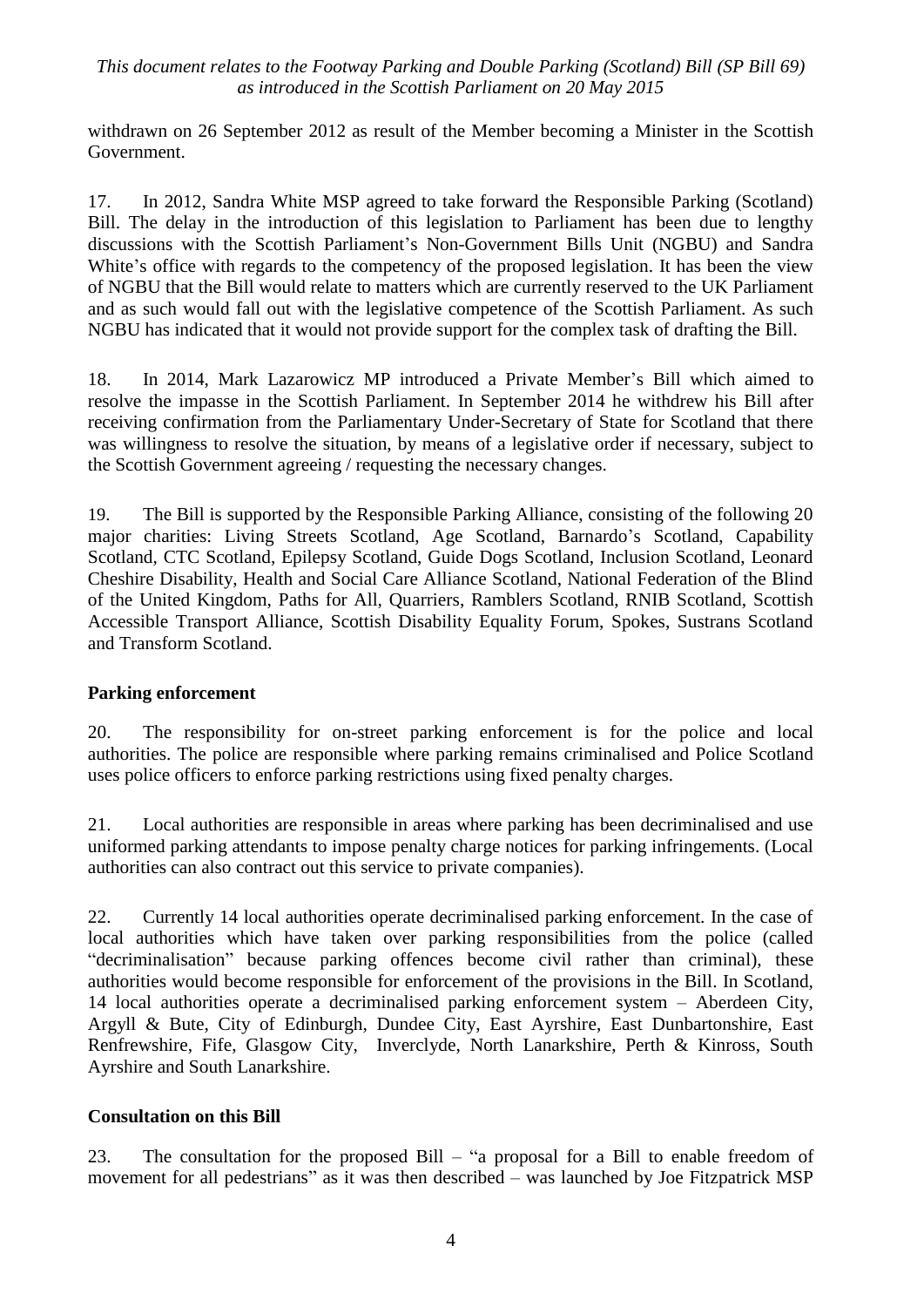on  $28<sup>th</sup>$  March 2012. The document set out the provisions of the Bill, as in paragraph 9 above, and has been published on the Parliament's website along with an analysis of the responses. Copies of or links to the consultation were sent to a wide range of stakeholders including local authorities, the police and voluntary sector organisations. By the close of consultation on  $16<sup>th</sup>$ August 2012, responses had been received from 351 individuals and 64 organisations. Responses were received from eight local authorities and from the Convention of Scottish Local Authorities (COSLA) and the Society of Chief Officers of Transportation in Scotland (SCOTS).

- 24. A summary of the response to each of the 10 questions in the consultation is listed below:
	- over 95% supported the general aim of the Bill;
	- over 95% of those who answered the question agreed that legislation is a necessary and appropriate means of addressing the issues identified;
	- the following is a list of the main advantages of the proposed Bill as submitted by respondents:
		- will provide access to pavements for all pedestrians
		- the Bill will enable clear and easy enforcement
		- provides clarity for motorists
		- allows access for emergency vehicles
		- improves safety for pedestrians
		- the Bill will allow for local exemptions and exceptions on the face of the Bill;
	- over 60% of respondents listed no disadvantages to the Bill, although concerns were raised over the following areas:
		- cost of enforcement
		- there could be too many exceptions
		- hard to enforce
		- roads are too narrow
		- disabled and mothers forced to park further from destination
		- lack of alternative parking;
	- the main areas where respondents felt there would be cost implications were in enforcement, education, exemptions and providing additional parking. However a number of respondents believed that the enforcement would be self-funding and the costs minimal to local authorities, while in addition a number felt savings could be made by local authorities on repairs to pavements and injury compensation claims;
	- over 90% of respondents who answered the question said the Bill would have a positive impact on equality;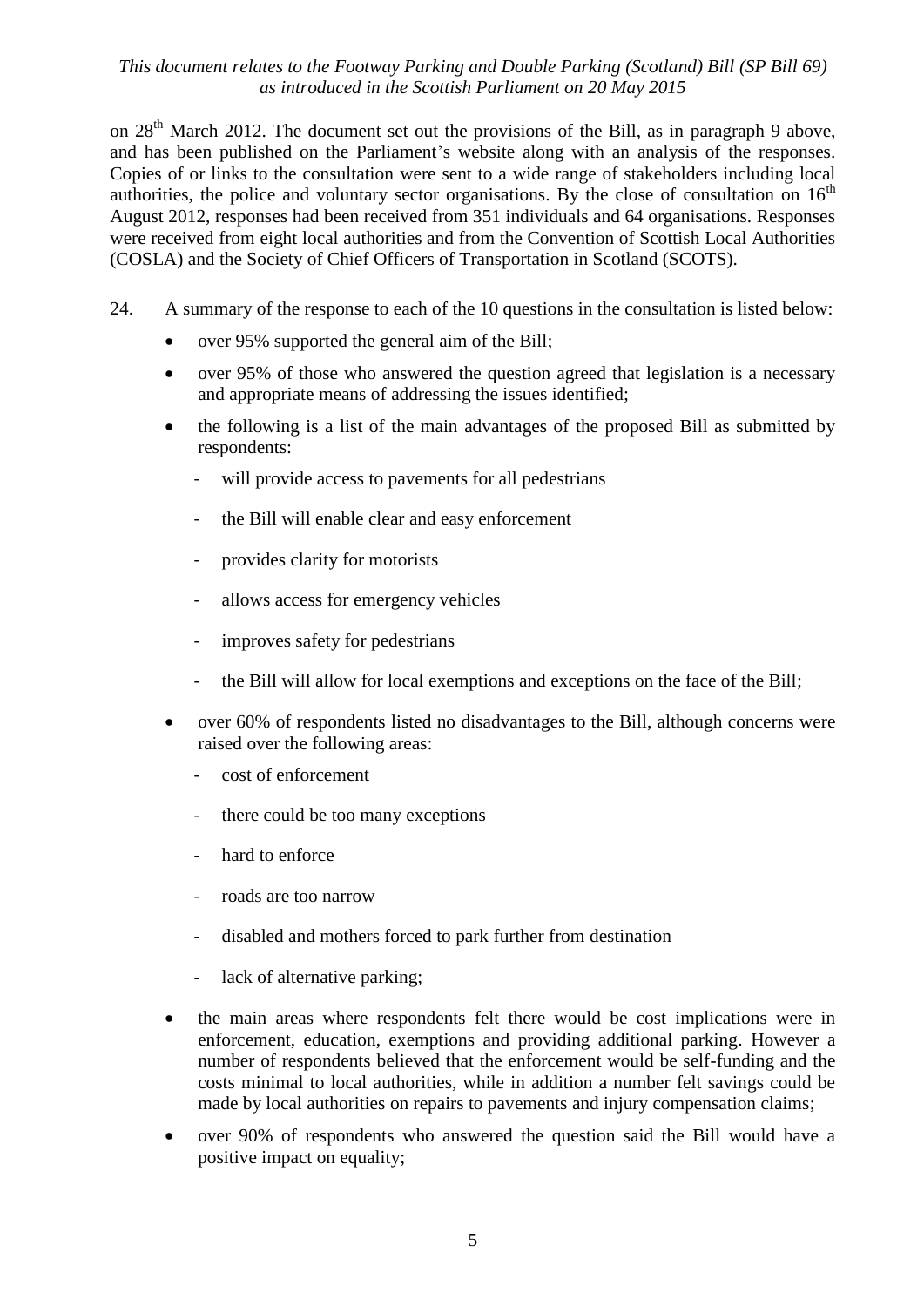- 93% of those who responded wanted to see an education strategy as part of the Bill, and a number of suggestions were offered on a possible education strategy with respondents wanting to see this implemented in schools and as part of the driving test;
- the vast majority of respondents wanted the new legislation to be enforced by both police and traffic wardens (uniformed parking attendants), while many felt that enforcement would work best in those areas which are decriminalised, due to existing time constraints on the police;
- the majority of respondents wanted penalties to be in line with those for other parking offences (£60, reduced to £30 if paid within 14 days), and it was also suggested that for repeat offenders, penalties should escalate to licence points and finally vehicle confiscation;
- in response to the final question on other comments or suggestions relevant to the Bill, a number of respondents asked for additional restrictions such as for nonvehicle obstructions, and a number wanted to see a focus placed on cyclists as well as pedestrians; there were also a number of comments asking that the Bill takes on board the lessons learned from the Disabled Persons Parking Places (Scotland) Act 2009.

#### **Education / raising awareness**

25. As noted above, 93% of those who responded to the consultation process for the Bill wanted to see an education strategy as part of the Bill, and a number of suggestions were offered on a possible education strategy with respondents wanting to see this implemented in schools and as part of the driving test.

26. The Bill as drafted does not include a specific reference to education and awarenessraising but stakeholders are clear that such measures in parallel with the implementation of the measures in the Bill are essential. These will relate to both the provisions of the Bill, so that there is clarity for pedestrians, drivers, police and parking enforcement officials, and to the societal benefits of the Bill in terms of accessibility, cost of damage to footways and related compensation payments, and safety.

27. Education and awareness-raising measures will involve action by both the local authorities and the Scottish Government. The local authorities will also require to go through an appropriately-promoted consultation process to determine which, if any, streets or areas within their jurisdiction are to be specified as Exempt Areas.

# **England and Wales**

28. In June 2014 Guide Dogs and Living Streets, together with 18 other organisations, won the support of Martin Horwood MP, who tabled a bill on pavement parking in Westminster. The Pavement Parking Bill has had its second reading delayed until 27th March 2015, but this did not happen, due to the proximity of the General Election, and the Bill therefore fell on  $30<sup>th</sup>$  March, the last day of the current UK Parliament. It is understood that the Responsible Parking Alliance will be asking MPs to sponsor a Pavement Parking Private Member's Bill when the ballot is drawn again later this year.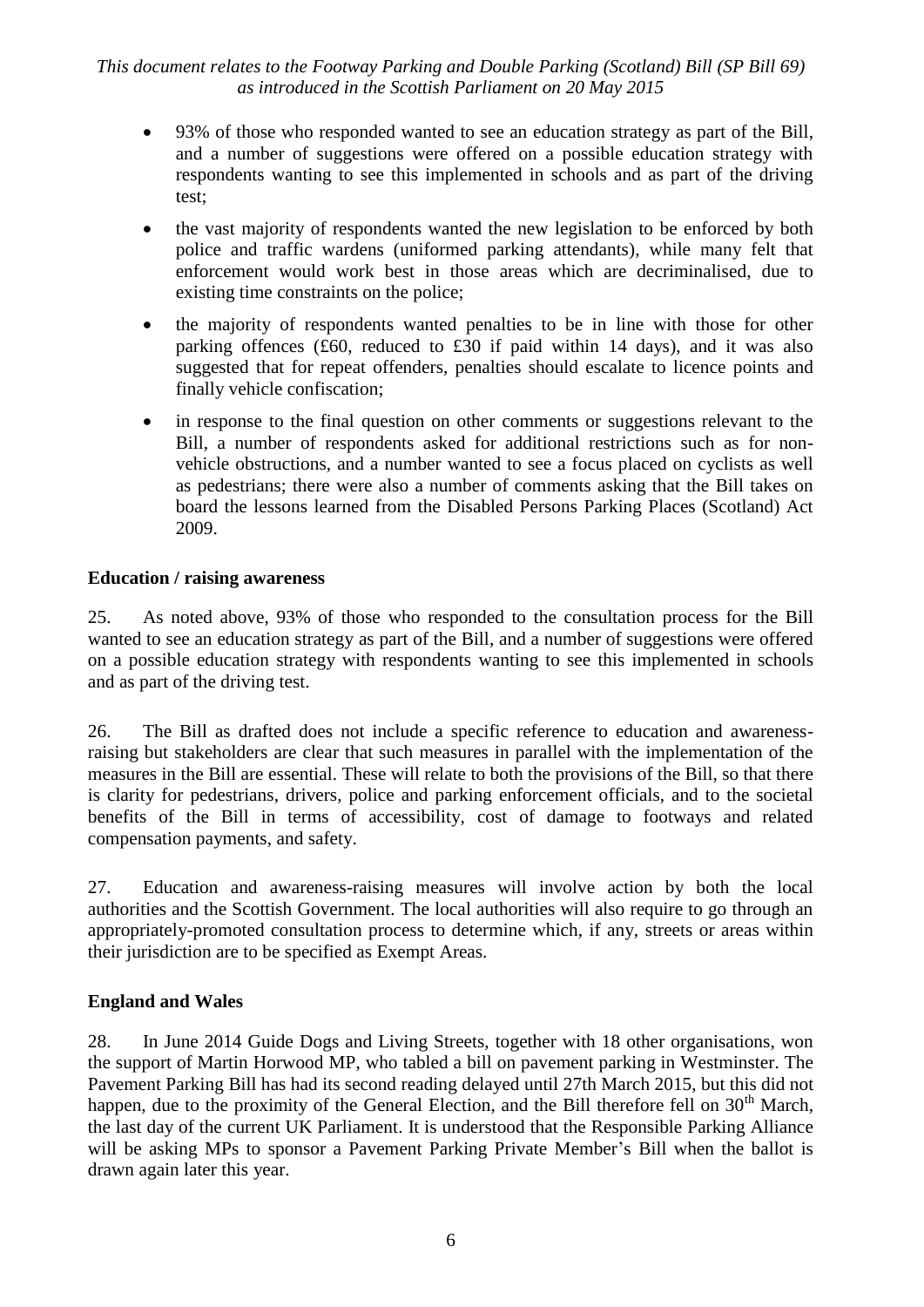29. Part 6 of the Traffic Management Act 2004 ("the 2004 Act") gives all local authorities in England with civil parking enforcement powers scope to take action when a vehicle is parked alongside a dropped kerb in certain areas.

# **BILL PROPOSALS**

# **Section 1 - Extent**

# *Policy objective*

30. Section 1 provides for the Act to apply to all public roads in built up areas in Scotland, with the exception of 'special roads', which are motorways and certain dual-carriageway Aroads. "Built-up areas" would be defined by reference to street lighting. This approach is already used in traffic regulation.

# *Alternative approaches considered*

31. In 2010, Ross Finnie MSP consulted on his proposed Dropped Kerbs Bill, whose purpose was to require local authorities to bring forward measures to assess and, where appropriate, enforce dropped kerbs or pavements within their jurisdiction.

32. Rather than introducing national prohibitions, this legislative approach would have involved TROs to prohibit footway parking on a local authority by local authority basis. 83% of 123 consultation responses supported Ross Finnie's legislative proposal in whole or in part, but of 79 respondents who answered a question on costs arising as a result of the proposal, 81% identified specific areas where costs would arise, principally through: promoting, consulting on and the implementation of TROs; introducing signage and road markings; and enforcement and administration of fines. A number of local authorities indicated that it would be simpler and more cost-effective to take a Scotland-wide approach, for example East Lothian Council commented that: "The use of blanket orders would be essential to minimise workload. Otherwise it would be complicated and onerous to implement individual orders…Unless a means of reducing signing requirements is part of the Act then there will be a tremendous amount of additional street clutter."

33. A locally-based approach could result in a patchy and inconsistent situation across Scotland, causing more confusion than the current arrangements. Implementing TROs for all streets where footway parking was to be prohibited would incur extra costs for advertising a potentially large number of proposed TROs and for 'signing and lining' those streets.

34. A further alternative approach would be to continue with the current legislative situation, ie based on (i) the enforcement by police of the prohibitions on (a) driving on the footway, and (b) "causing an obstruction", potentially reinforced by (ii) the widespread introduction of physical measures such as bollards, high kerbs, planters, and yellow lining beside dropped footways. However, the latter would be very expensive, and the former has not worked to date in terms of effectively tackling the problems caused by footway parking.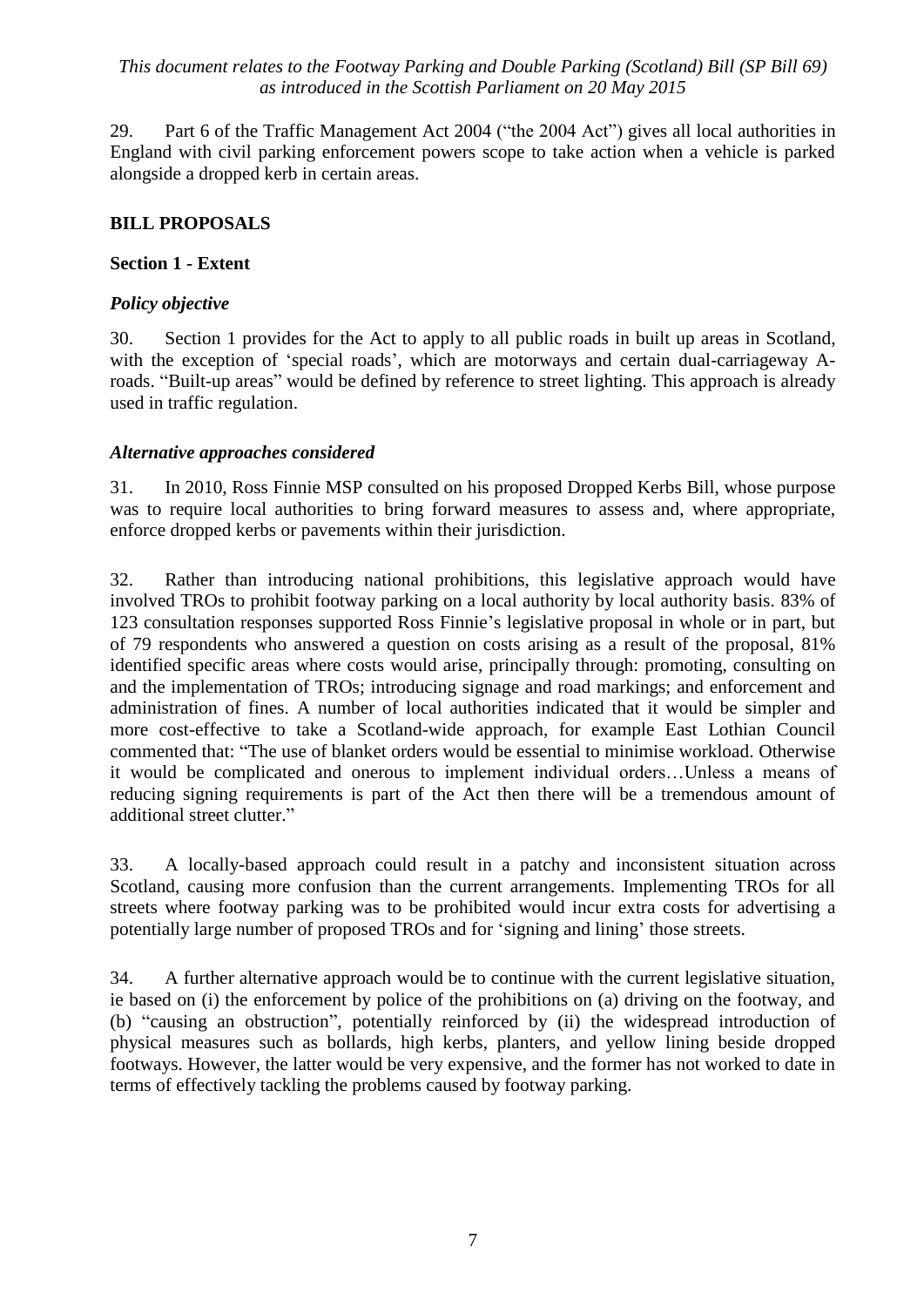- 35. Alternative definitions of "built up areas" were considered as follows:
	- (a) by reference to plans. However, this potentially requires an impractically large exercise, and would soon become outdated as new residential or other areas are developed,
	- (b) by reference to postcodes. By way of example, the Scottish Government's Zero Waste policies are applied through the division of local authority areas into "rural" and "non-rural" areas by means of extensive lists of postcodes. However, this may be regarded as a blunt instrument in the context of parking prohibitions.

36. Reference to street lighting, and speed restrictions, provides the most straight forward way of defining built-up areas where the prohibitions would apply.

#### *Consultation*

37. The consultation for the proposed Bill was based on introducing national legislation, and 95% of those respondents who answered the question ‗Do you agree that the legislation is a necessary and appropriate means of addressing the issues identified?' answered 'yes'.

# **Section 2 – Prohibition of parking on footways**

# *Policy objective*

38. The policy objective of Section 2 is to prohibit parking of vehicles on footways.

39. Parking includes waiting except in the case of (i) waiting to avoid obstructing the passage of a vehicle which is being used for fire brigade, ambulance or police purposes or (ii) where the driver of a vehicle parks or waits as a result of circumstances beyond the driver's control or where it is necessary for the driver to stop to avoid an accident.

# *Proposed approach*

40. Section 2 provides a clear prohibition, with the principle exceptions specified being (i) where the vehicle is being used for ambulance, fire brigade or police purposes, or (ii) where the vehicle is parked wholly within a designated disabled parking place which forms part of the footway where parking is specifically authorised.

# *Consultation*

41. The consultation document set out the provisions of the Bill, as in paragraph 9 above. A specific question was not asked on footway parking, however in the responses over 95% supported the general aim of the Bill: "A proposal for a Bill to enable freedom of movement for all pedestrians".

# *Alternative approaches*

42. The alternative of introducing more specified exceptions to the prohibition was considered, but it was concluded that this would introduce complexity and potential confusion in terms of observance and enforcement of the Act.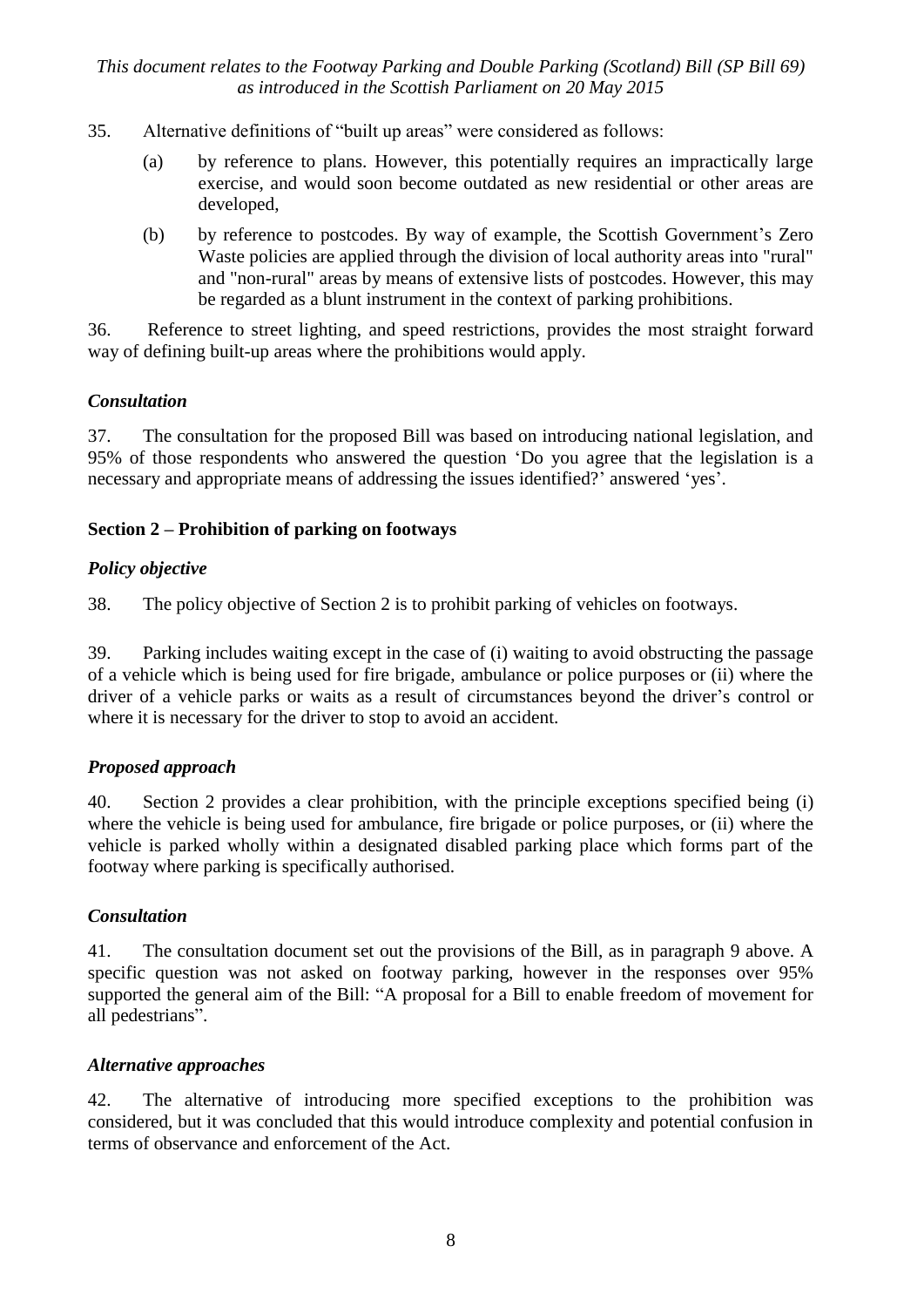# **Section 3 – Prohibition of parking at dropped footways**

# *Policy objective*

43. The policy objective of Section 3 is to prohibit parking of vehicles at dropped footways. This provision will require that a vehicle must not be parked on the carriageway adjacent to a footway, cycle track or verge where these have been lowered to assist pedestrians or cyclists or to assist vehicles entering or leaving the carriageway across the footway, cycle track or verge. It also applies where the carriageway has been raised to meet the level of the footway, cycle track or verge.

44. Parking includes waiting, but does not include stopping where, for example, the vehicle is stopped, for no longer than is necessary, for the purpose of boarding or alighting.

# *Proposed approach*

45. The Bill provides for exceptions in a variety of circumstances, including, for example: vehicles parked outside residential premises by or with the consent of the occupier of the premises; vehicles parked in designated parking places; vehicles being used for emergency purposes; vehicles delivering or collecting goods (in defined circumstances); vehicles collecting waste; and vehicles being used in connection with utility works.

# *Consultation*

46. The consultation document set out the provisions of the Bill, as in paragraph 9 above. A specific question was not asked on parking at dropped footways; however in the responses over 95% supported the general aim of the Bill: "A proposal for a Bill to enable freedom of movement for all pedestrians".

# *Alternative approaches*

47. No alternative approach was considered..

# **Section 4 – Prohibition of double parking**

# *Policy objective*

48. The policy objective of section 4 is to require that a vehicle must not be parked on the carriageway in such a way that no part of the vehicle is within 50 centimetres of the edge of the carriageway.

49. Parking includes waiting, but does not include stopping where, for example, the vehicle is stopped, for no longer than is necessary, for the purpose of boarding or alighting.

# *Proposed approach*

50. The Bill provides for exceptions in a variety of circumstances, including for example: vehicles parked in designated parking places; vehicles being used for emergency purposes; vehicles delivering or collecting goods (in defined circumstances); vehicles collecting waste; and vehicles being used in connection with utility works.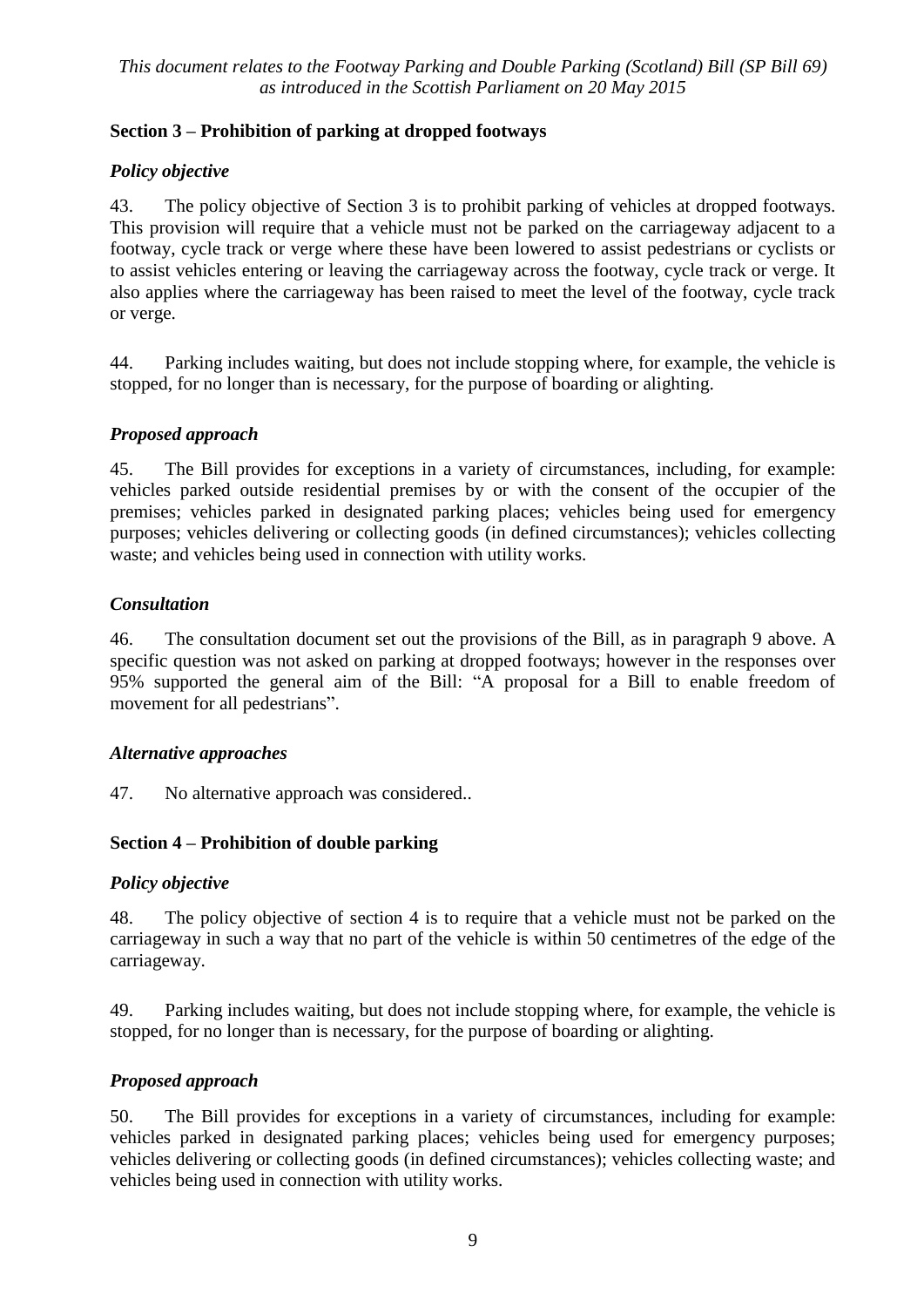# *Consultation*

51. The consultation document sets out the provisions of the Bill, as in paragraph 9 above. A specific question was not asked on double parking.

# *Alternative approaches*

52. No alternative approach was considered.

# **Section 5 – Enforcement of prohibitions**

53. Section 5 of the Bill provides that the prohibitions are enforceable as if imposed by a TRO made under section 1 of the 1984 Act. This is the approach adopted in the 2004 Act and in section 6 of the London Local Authorities Act 2000 (Parking outside designated parking places).

54. The Bill does not make provision for enforcement as there are already powers available for enforcing parking regulations under the 1984 Act and the Road Traffic Act 1991.

55. In early 2014 Police Scotland withdrew traffic warden services, resulting in a growing number of local authorities moving over to decriminalised parking enforcement schemes (called ‗decriminalised' because parking offences become civil rather than criminal), enforced by the local authorities. In larger urban areas, decriminalised enforcement will be available.

56. In the case of local authorities which have taken over parking responsibilities from the police, these authorities would become responsible for enforcement of the Bill. In Scotland, 14 local authorities operate a decriminalised parking enforcement scheme: Aberdeen City, Argyll & Bute, City of Edinburgh, Dundee City, East Ayrshire, East Dunbartonshire, East Renfrewshire, Fife, Glasgow City, Inverclyde, North Lanarkshire, Perth & Kinross, South Ayrshire and South Lanarkshire. It is anticipated that further local authorities will move over to decriminalised parking enforcement schemes.

57. In other areas where the local authority has not taken over parking responsibilities from the police, the latter would be responsible for enforcement of the Bill.

58. Enforcement of the prohibitions would be undertaken through service of the existing system of penalty charge notices issued by parking attendants (in local authority areas with a decriminalised parking enforcement system) or fixed penalty notices issued by police officers (in areas without a decriminalised system).

# **Section 6 – Powers to specify Exempt Areas**

# *Policy objective*

59. The Bill also provides for powers to specify "Exempt Areas" by TRO under section 1 of the 1984 Act whereby local authorities may designate roads or parts of roads where any or all of the prohibitions are not to apply.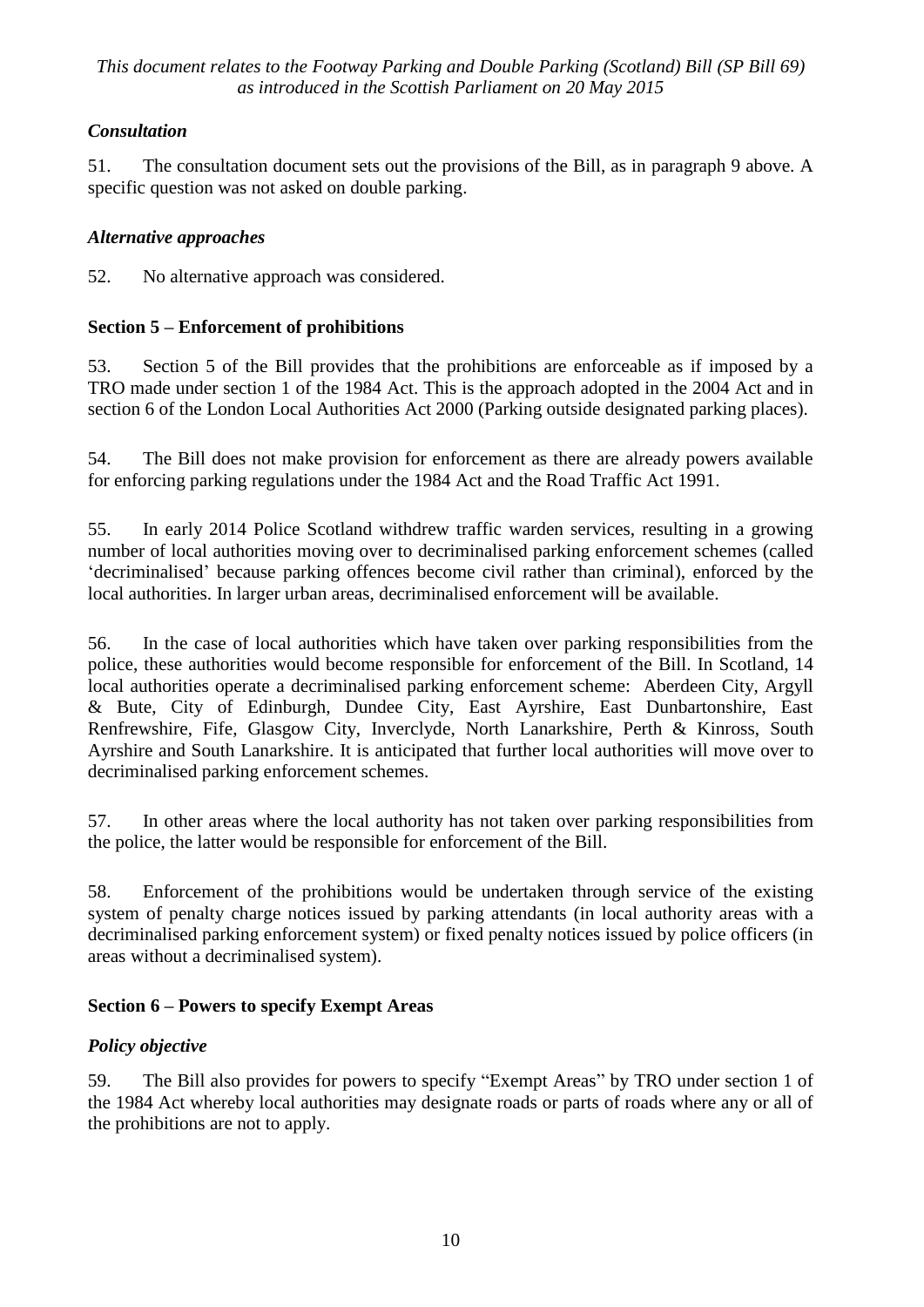60. Specification of Exempt Areas by local authorities would be undertaken by TROs, as made under the 1984 Act. The power to specify Exempt Areas allows local authorities, following consultation, to designate through TROs any streets or areas where the prohibitions would not apply, and to "sign and line" these streets or areas accordingly.

61. Before the new powers are in force the Scottish Government may choose to provide advice on issues such as exceptions, Exempt Areas and enforcement to aid consistency.

# *Consultation*

62. The consultation document set out the provisions of the Bill, as in paragraph 9 above. A specific question was not asked on powers to specify Exempt Areas.

# *Alternative approaches*

63. No alternative approach was considered.

# **EFFECT ON EQUAL OPPORTUNITIES, HUMAN RIGHTS, ISLAND COMMUNITIES, LOCAL GOVERNMENT, SUSTAINABLE DEVELOPMENT ETC**

# **Equal opportunities**

64. The Bill will not have an adverse impact on the basis of gender, sexual orientation, gender reassignment, marriage and civil partnership, race, religion and belief.

65. Virtually everyone is a pedestrian, so the benefits of this Bill will be spread across society. The principle aims of the Bill are to allow all pedestrians to travel along the footway and cross roads free from obstructions by parked vehicles. All aspects of communities should benefit from the provisions in the Bill. Disability, age, pregnancy and maternity are the main protected characteristics, under the Equality Act 2010, that will be impacted on by the Bill.

66. Footway parking creates hazards for visually impaired, disabled and older people or those with prams or pushchairs. For example, the Guide Dogs for the Blind Association says that "cars parked on the pavement" are the second most common obstacle encountered by its members, with 81% of them citing it as a problem in a survey<sup>1</sup>.

67. There are approximately 35,000 registered blind or partially sighted people in Scotland, over 60% of whom are female, 75% of whom are over 65, and 32% with additional disabilities. Significant sight loss affects over 180,000 people in Scotland; the vast majority are older people, with more than one in two people aged over 90 having a significant sight loss. There are an estimated 100,000 wheelchair users across Scotland, and 830,000 disabled adults, for whom freedom of movement on footways and across dropped footways is a key part of their independence. With an ageing population (there are forecast to be 1.3 million pensioners by 2031), more cars on the roads and less money available for maintenance, the Bill provides practical measures to help ensure that streets can be safely used by the whole population, whether on foot, using a wheelchair or in their car.

 $\overline{a}$ <sup>1</sup> http://www.guidedogs.org.uk/whatwedo/campaigns/inclusivestreets/top10obstacles/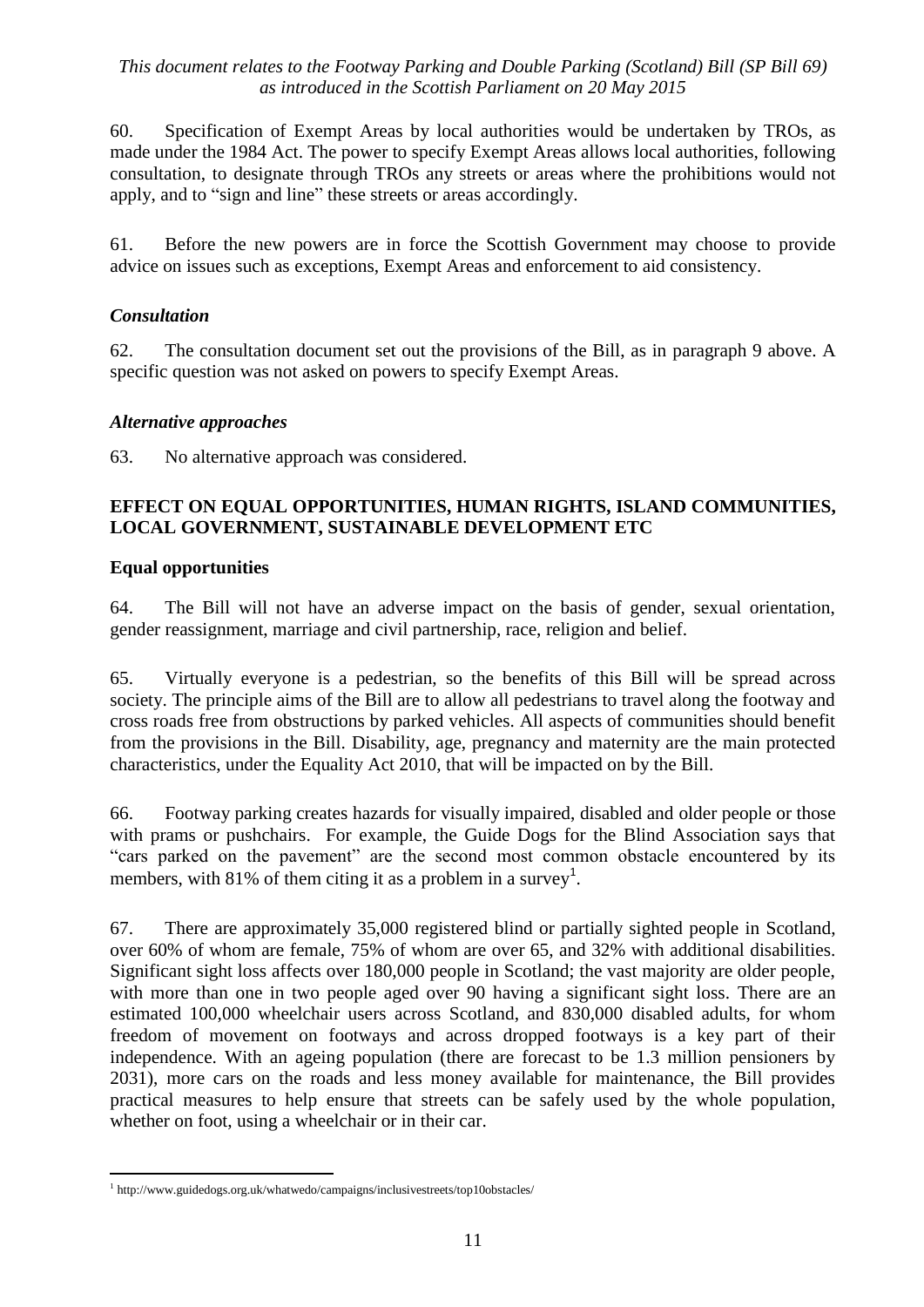68. There were over 400 responses to the Bill's consultation. In response to a question on the Bill having a negative or positive impact on equality, 90% who answered thought it would have a positive impact. Over 20 disabled peoples' and active travel organisations have come together as the Responsible Parking Alliance to support the provisions in the Bill.

69. People with a disability, particularly those who are wheelchair, power scooter, or mobility aid users, who encounter obstructed crossing areas and parked vehicles on the footway, are often left stuck or trying to seek out a suitable alternative route. Blind and partially sighted people not seeing footway and road crossing obstructions will make physical contact with these, and potentially have to walk onto the road to avoid them, walking amongst moving vehicles whilst trying to find a way back to the footway and to safety.

70. The Bill will impact positively on older people. Older people may be required to make physically awkward manoeuvres around vehicles parked on the footway, or possibly having to walk on the road amongst moving vehicles before finding a suitable route to get back on the footway. Trips and falls, and the consequences of these, are significant problems for older people. Some older people may feel the situation is unsafe to such an extent that they take fewer walking trips locally. Being unable to take simple daily trips by foot has implications for both physical and mental wellbeing.

71. Similar implications to the above examples apply to adults with buggies who currently have to negotiate, to their detriment, footway parking and obstructed crossing areas. Pregnancy and maternity is a protected characteristic under the Equality Act 2010.

72. The Bill will have a positive impact on equality, in that it will help to enable people with disabilities, older people and those people experiencing pregnancy and maternity to have equal freedom of movement to people whose greater mobility enables them, albeit with inconvenience and potential danger, to avoid footway obstructions.

73. The principal negative impact of the Bill would be on car users who could no longer park at their chosen destination because of road width and resultant parking restrictions. This could include local residents unable to park close to where they live, shoppers unable to park close to where they wish to shop, religious observers who may be deterred from attending their preferred places of worship, carers and those they care for who are dependent on their cars for transport. Protected characteristics negatively affected in these circumstances would be age, disability, gender, and religion or belief. However, negative implications could be dealt with via consultation on exemptions or provision of adequate disabled parking.

# **Human rights**

74. The provisions in the Bill would not give rise to concerns with the rights under the European Convention on Human Rights (ECHR). The provisions in the Bill aim to promote the freedom of movement of all pedestrians, which can be regarded as a key human right, based on the principles of equality and non-discrimination.

75. The Scottish Human Rights Commission promotes and protects the rights guaranteed by ECHR; this forms part of the law of Scotland through the Human Rights Act 1998 and the Scotland Act 1998. The Scottish Human Rights Commission states that the foundation of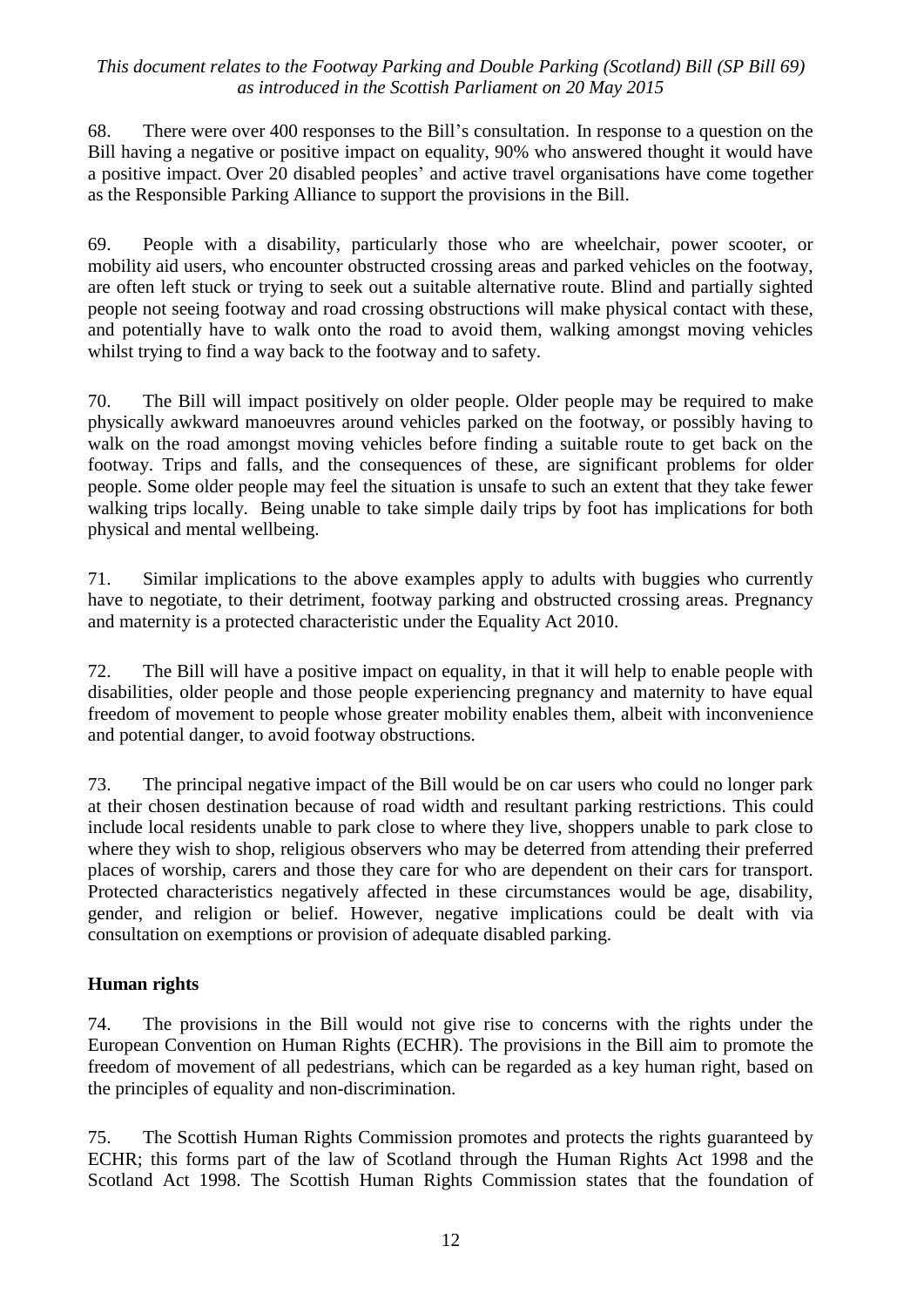modern human rights is the Universal Declaration of Human Rights, of which the core values are based on human dignity, fairness, and equality and non–discrimination.

76. The Equality and Human Rights Commission (EHRC) responded to the Bill consultation and said that it supported the provisions as they can be "seen as a set of practical means of ensuring the built environment is more accessible and useable by everyone in Scotland<sup>"</sup>. The EHRC works closely with the Scottish Human Rights Commission on their shared human rights agenda.

# **Island communities**

77. The Bill has no specific implications for, and differential impact on, island or rural communities.

#### **Local government**

78. Where local authorities have a decriminalised parking enforcement scheme, the Bill provides local authorities with additional powers to deal with footway parking, parking at dropped footways, and double parking, for enforcement using existing arrangements. The impact of the Bill provisions is set out in detail in this Policy Memorandum and the financial impacts are considered in the accompanying Financial Memorandum.

#### **Sustainable development**

79. The Bill has no negative impact on sustainable development. The outcome of the measures in the Bill will be to make it easier for people to get around on foot, the most sustainable form of transport.

80. The UK Shared Framework for Sustainable Development was adopted by the Scottish Government in 2005 .This was endorsed again in the recent draft Scottish Planning Policy. The Shared Framework incudes the principle: "Ensuring a Strong, Health and Just Society – meeting the diverse needs of all people in existing and future communities, promoting well-being, social cohesion and creating equal opportunities for all". This Bill enshrines this policy into practice as it promotes free movement along footways and thus inclusion of people in community life, current and future.

81. In economic terms, an improved walking environment should enable more people to utilise local retail areas, helping to rejuvenate town and neighbourhood centres accessible to where people live and work.